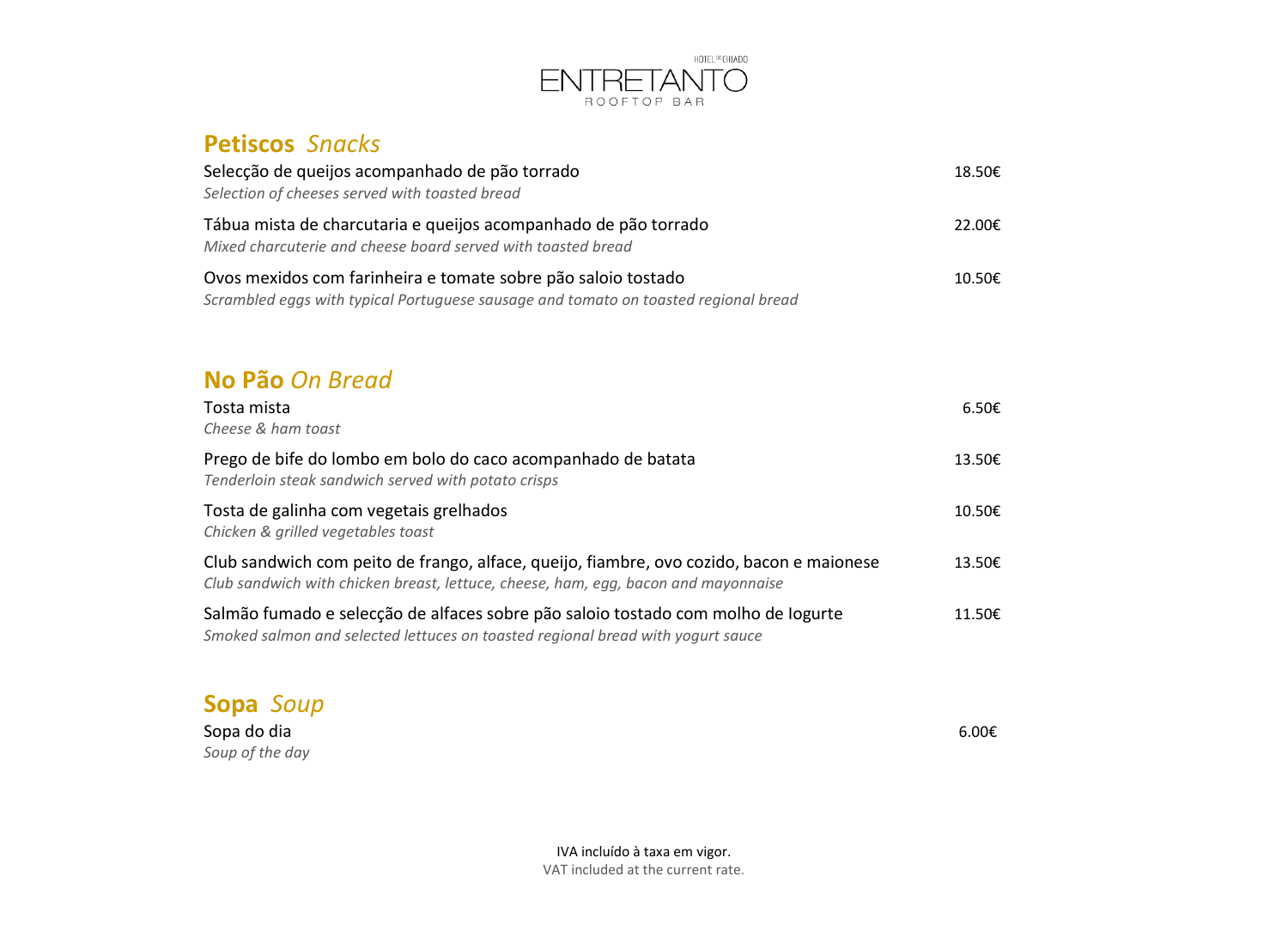

# **Saladas** *Salads* Salada Ibérica de tomate cereja e ovos de codorniz com salmão fumado 13.50€ *Iberian cherry tomato and quail egg salad garnished with smoked salmon*  Salada de peito de frango tandoori com amêndoas, maçã e molho iogurte  $12.00 \in$ *Tandoori chicken breast salad with almonds, apple and yogurt sauce* **Massas** *Pasta* Tortellini com requeijão e espinafres  $13.00€$ *Tortellini with cottage cheese and spinach* **Peixe** *Fish* Lascas de bacalhau em cama de puré de grão e grelos salteados 21.50€ *Cod fish with chick pea puree and sautéed vegetables* **Carne** *Meat* Naco de lombo de vitela com ovo de codorniz, batata chips e esparregado 23.00€ *Veal tenderloin steak with quail egg, chips and spinach puree*

IVA incluído à taxa em vigor. VAT included at the current rate.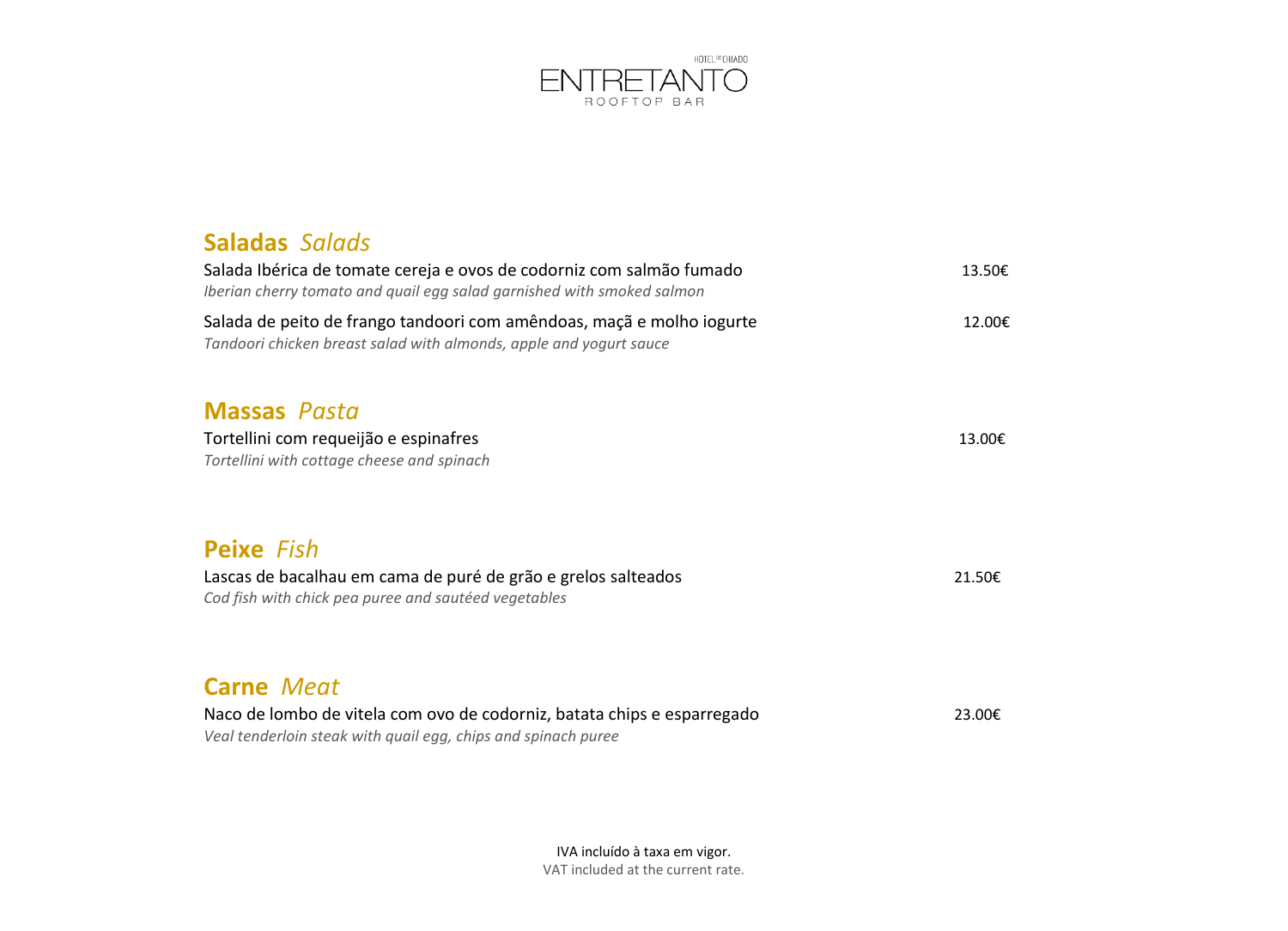

### **Sobremesas** *Dessert*

| Fruta laminada<br>Sliced fruit                                                                    | 4.50€             |
|---------------------------------------------------------------------------------------------------|-------------------|
| Tarte de Maçã<br>Apple pie                                                                        | $5.00 \epsilon$   |
| Bolo húmido de chocolate com calda de frutos silvestres<br>Chocolate Cake with wild berries sauce | $6.00 \epsilon$   |
| Gelados Ice cream                                                                                 |                   |
| 1 Bola 1 Scoop                                                                                    | 3.50 <sub>£</sub> |
| 2 Bolas 2 Scoops                                                                                  | $6.00 \epsilon$   |

### **Pastelaria** *Pastry*

| Scones acompanhados de compota, mel e manteiga | 5.50€ |
|------------------------------------------------|-------|
| Scones with jam, honey and butter              |       |
| Petits fours                                   | 3.00€ |